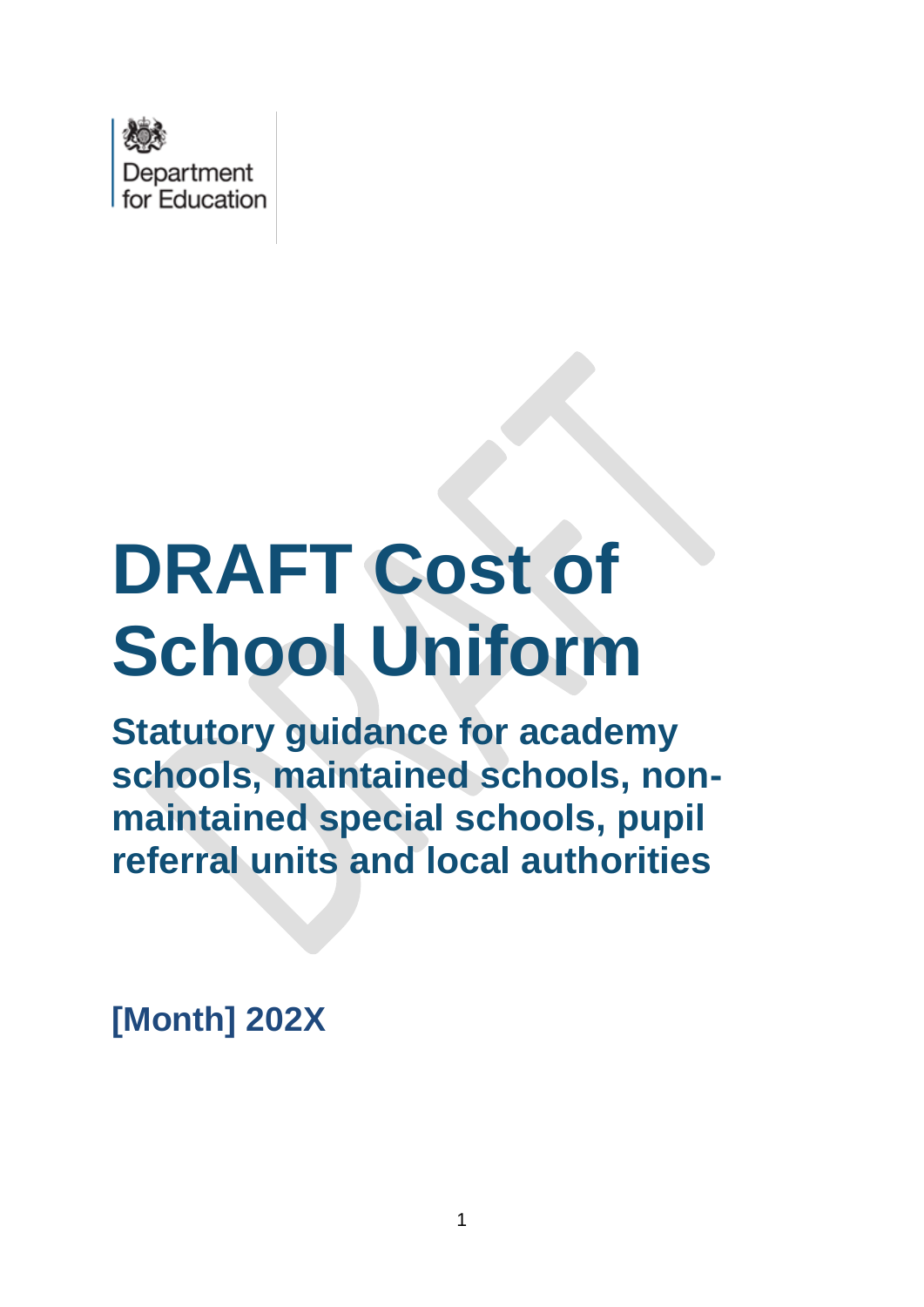# **Contents**

| Cost considerations when developing or reviewing a school uniform policy 6 |  |
|----------------------------------------------------------------------------|--|
|                                                                            |  |
|                                                                            |  |
|                                                                            |  |
|                                                                            |  |
|                                                                            |  |
|                                                                            |  |
|                                                                            |  |
|                                                                            |  |
|                                                                            |  |
|                                                                            |  |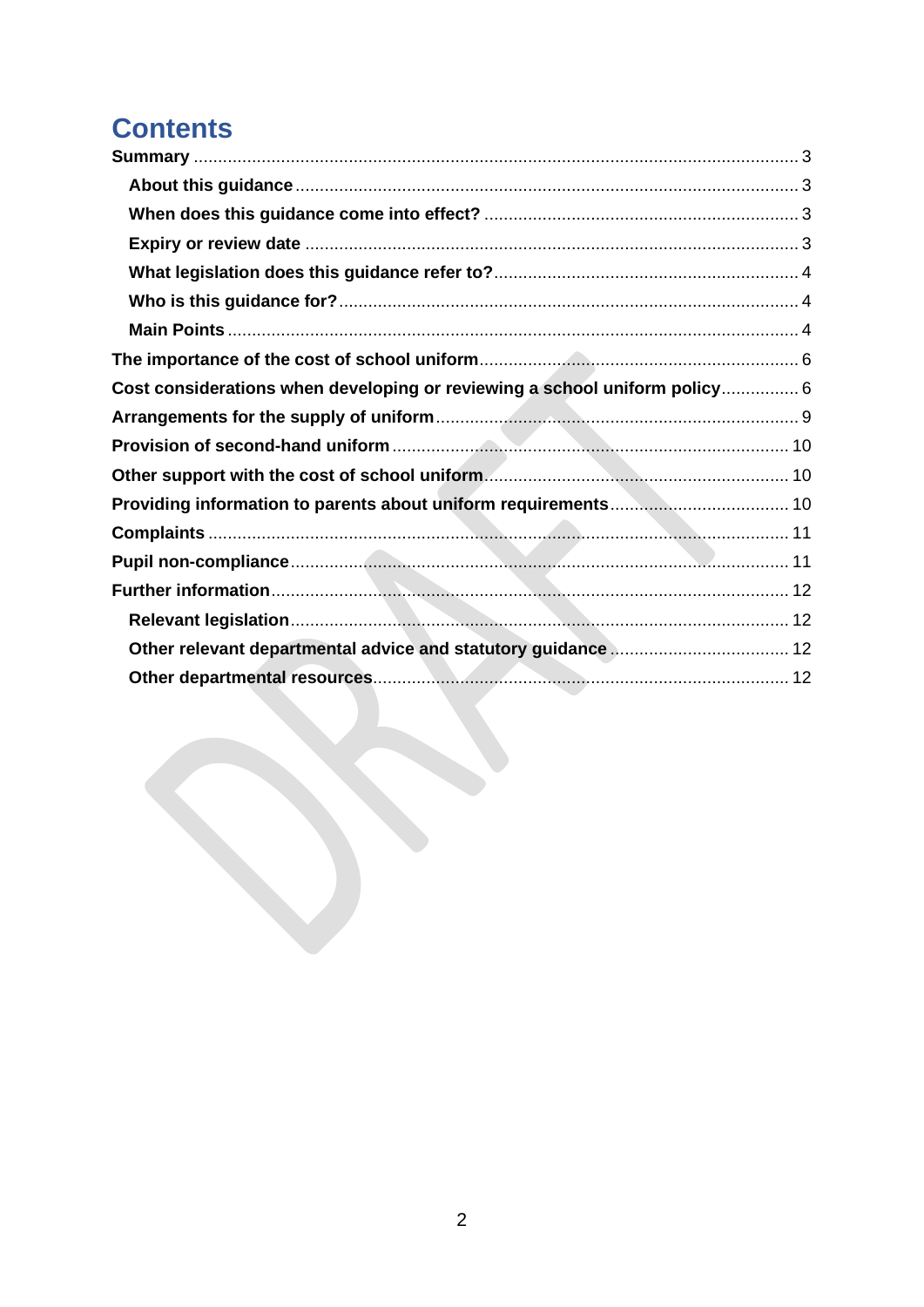# <span id="page-2-0"></span>**Summary**

### <span id="page-2-1"></span>**About this guidance**

- 1. This is statutory guidance from the Department for Education. This means that recipients must have regard to it when developing and implementing their school uniform policies. The guidance covers the cost aspects of uniform policy. The Department produces additional non-statutory advisory guidance on school uniform which schools should read in conjunction with this guidance when developing and implementing their uniform policies.
- 2. The purpose of this guidance is to ensure the cost of school uniform is reasonable and secures best value for money for parents. The guidance outlines the cost considerations schools should take into account when developing uniform policies and managing their uniform supplier arrangements. It also covers the provision of second-hand uniform, other support with the cost of school uniform and the information schools should provide to parents regarding their uniform requirements.

#### <span id="page-2-2"></span>**When does this guidance come into effect?**

- *3. [This guidance will only come into effect if the Education (Guidance about Costs of School Uniforms) Bill receives Royal Assent.*
- *4. The exact timings will depend on when the Bill receives Royal Assent, and will take account of appropriate implementation considerations.*
- *5. We recognise schools might be tied into existing contracts with uniform suppliers and may therefore not be able to comply with all the changes in this guidance immediately.* We would expect them to comply with the guidance when their *uniform supply contract is next renewed, and to seek to implement other elements of the guidance sooner where appropriate and feasible (eg providing information to parents).]*

## <span id="page-2-3"></span>**Expiry or review date**

6. This guidance will be kept under review and updated versions will be published when necessary.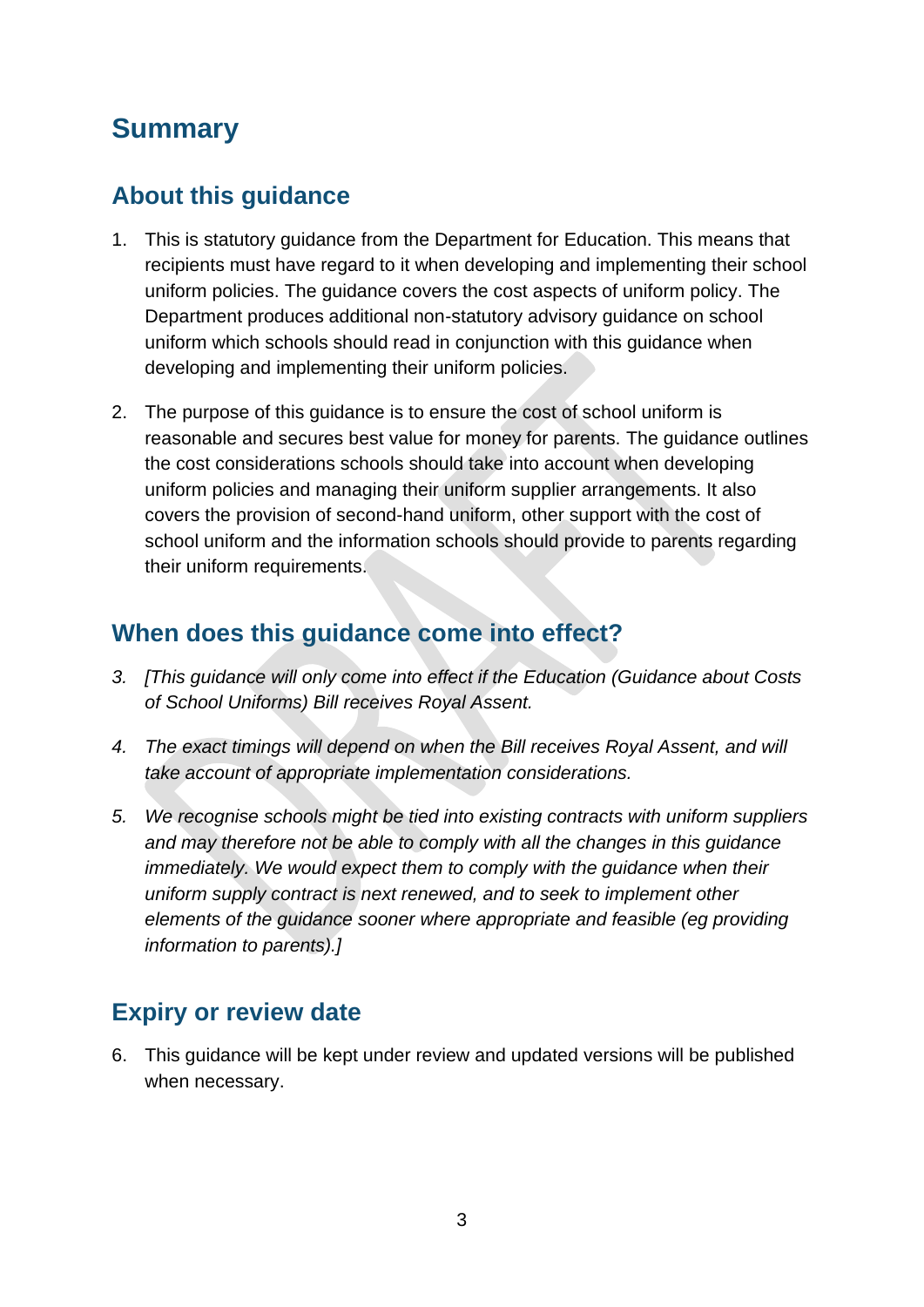### <span id="page-3-0"></span>**What legislation does this guidance refer to?**

- 7. This guidance is issued under the Education (Guidance about Costs of School Uniforms) Act 202X. This Act requires the appropriate authorities of relevant schools to have regard to this guidance when developing and implementing their school's uniform policy.
- 8. The guidance should be read in conjunction with the Department for Education's non-statutory advisory guidance on school uniform. Schools will also need to have regard to other relevant statutory obligations, in particular duties under equalities legislation.
- 9. Links to other relevant legislation referred to in this guidance are included at the end of the document.

### <span id="page-3-1"></span>**Who is this guidance for?**

- 10. This guidance is for:
	- a. Academy schools (including special academies and alternative provision academies and including nursery classes and sixth forms within an academy school)
	- b. Maintained schools (including maintained special schools and including nursery classes and sixth forms within a maintained school), excluding maintained nursery schools
	- c. Non-maintained special schools
	- d. Pupil referral units (PRUs)
	- e. Local authorities.
	- f. It will also be of interest to parents and school uniform suppliers and retailers.
- 11. Some schools, or year groups within schools, may not have a uniform policy or dress code, in which case some aspects of this guidance may not be relevant to them. In these cases, the governing board should still consider the cost implications to parents of the decision not to have a uniform.
- 12. The term 'governing board' in this guidance includes the board of trustees for an academy trust, the governing body of a maintained school or non-maintained special school and the local authority in respect of a PRU.

#### <span id="page-3-2"></span>**Main Points**

13. Parents should not have to think about the cost of a school's uniform when choosing which school to apply for. Therefore, schools need to ensure that their uniforms are affordable.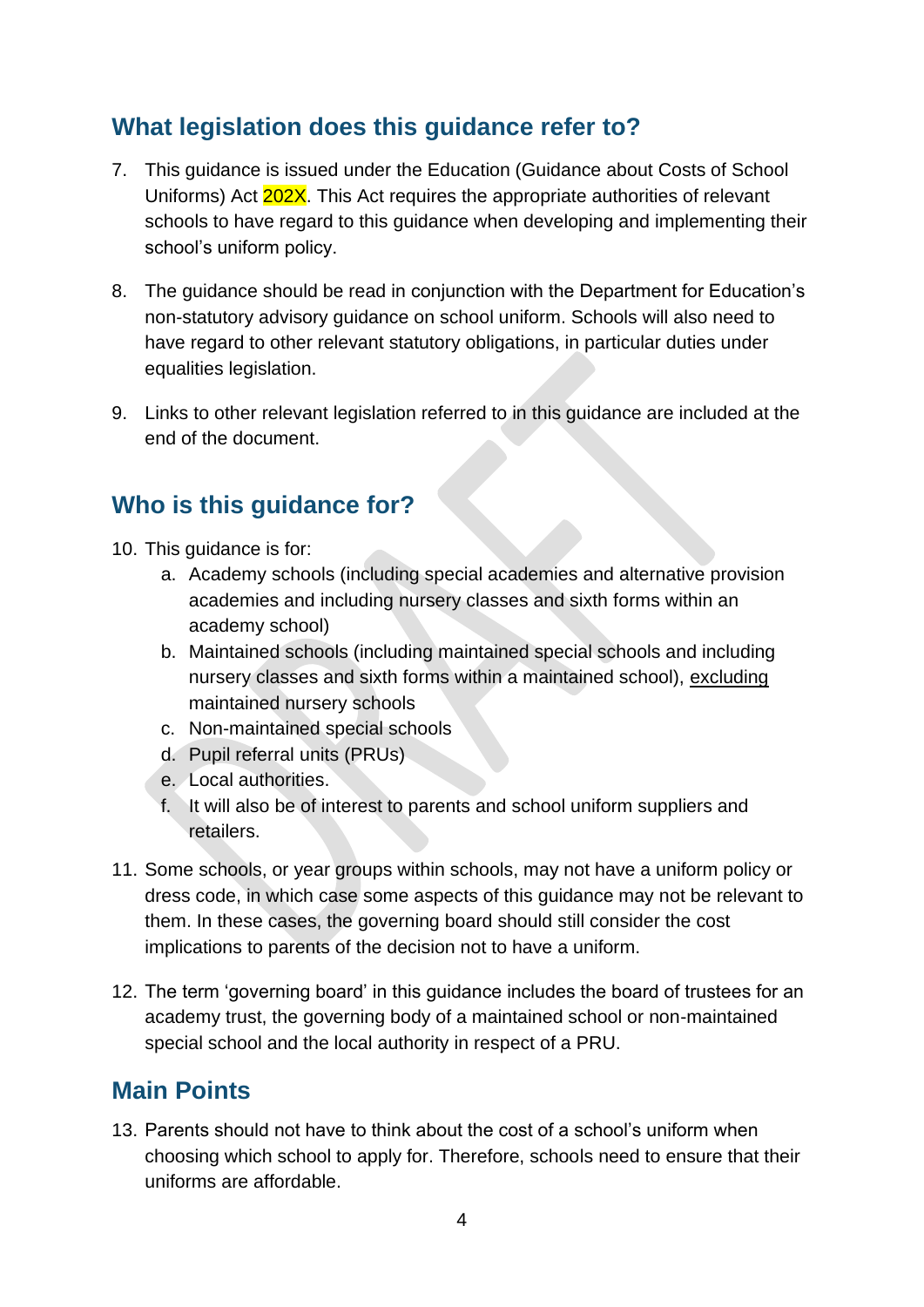- 14. In considering cost, schools will need to think about the total cost of school uniform, taking into account all items of uniform or clothing parents will need to provide while the child is at the school.
- 15. Schools should keep the use of branded items to a minimum.
- 16. A school's uniform policy should be published on the school's website and available for all parents, including prospective parents, and easy for parents to understand.
- 17. Schools should ensure that their uniform supplier arrangements give highest priority to cost and value for money (including the quality and durability of the garment) for parents.
- 18. Schools should tender their uniform contracts at least every 5 years. Exclusive single supplier contracts should be avoided unless regular tendering competitions are run where more than one supplier can compete for the contract and where best value for parents is secured.
- 19. Schools should ensure that second-hand uniform is available for parents to acquire. Information on second-hand uniform should be clear for parents of current and prospective pupils and published on the school's website.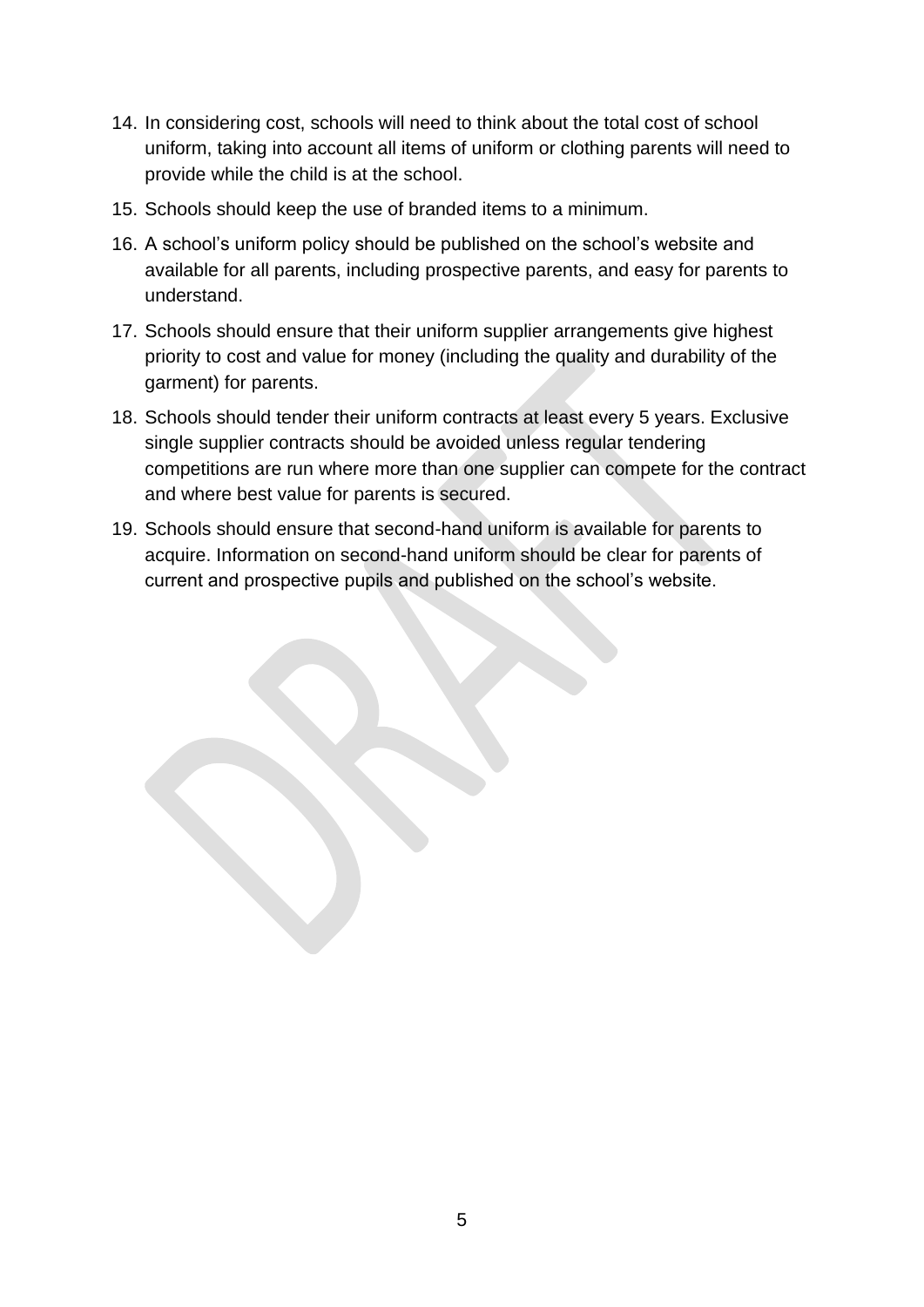## <span id="page-5-0"></span>**The importance of the cost of school uniform**

- 20. It is for the governing board of a school to decide whether there should be a school uniform policy and if so, what that should be. The Department strongly encourages schools to have a uniform as it can play a key role in promoting the ethos of a school, providing a sense of belonging and camaraderie, and setting an appropriate tone.
- 21. Through creating a common identity amongst all pupils, regardless of background, a school uniform can act as a social leveller. It can reduce bullying and peer pressure to wear the latest fashions or other expensive clothes. But if the uniform is too expensive it can place an unreasonable burden on families. Furthermore, if a distinction can be made between those who can afford it and those that cannot, this can reduce the benefits of a uniform and has the potential to negatively impact attendance, access and participation, and lead to bullying.
- 22. Parents should not have to think about the cost of a school's uniform when choosing which school to apply for. Therefore, schools need to ensure that their uniforms are affordable. The School Admissions Code 2014, which applies to all mainstream schools, states "Admission authorities must ensure that […] policies around school uniform or school trips do not discourage parents from applying for a place for their child." No school uniform should be so expensive as to leave pupils or their families feeling unable to apply to, or attend, a school of their choice.
- 23. This guidance is issued under the Education (Guidance about Costs of School Uniforms) Act 202X. The following sections outline the areas which governing boards should consider when developing and implementing their school uniform policy to achieve value for money for parents.

## <span id="page-5-1"></span>**Cost considerations when developing or reviewing a school uniform policy**

24. Developing a school uniform policy is not simple. As well as thinking about cost for parents, school governing boards will be considering how the uniform can create a shared identity and common sense of purpose, what is required practically for classroom lessons or for sport, obligations under the Equality Act 2010<sup>1</sup>, safeguarding and health and safety considerations, and the wishes of parents and pupils. Nonetheless, school governing boards should give high priority to considerations of cost for parents and they should be able to demonstrate how best value for parents has been achieved when developing or making any change to their uniform policy.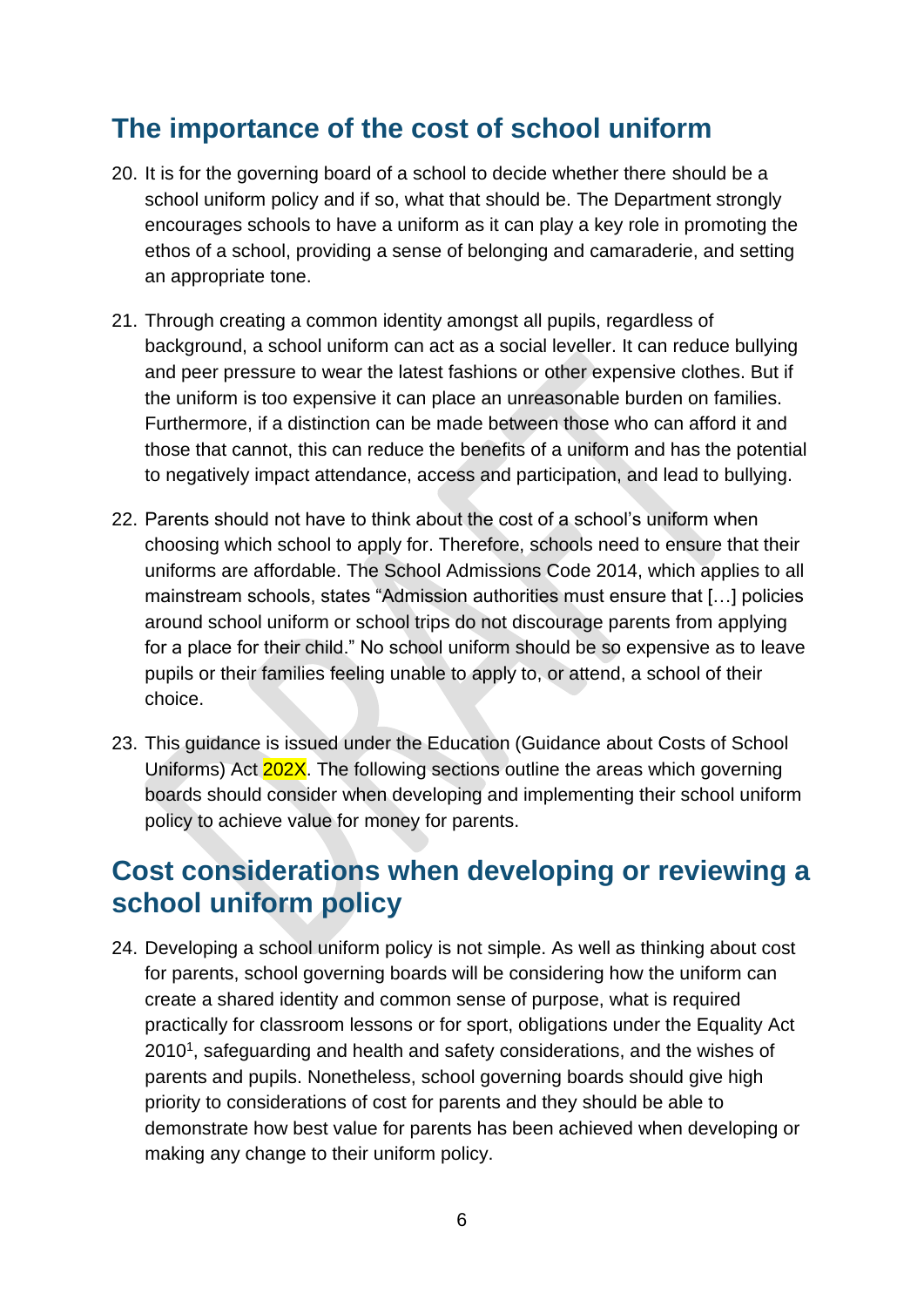- 25. In doing this, schools will need to think about the total cost of school uniform. It is not enough to give consideration to just everyday classroom wear, schools should take into account all items of uniform or clothing parents will need to provide while the child is at the school. No child should be discouraged from participating in *any* aspect of school life, such as inter-school competitions, because of the cost of additional uniform requirements. This means schools should:
	- a. Assess the overall cost implications of their school uniform policy for parents and be aware of how costs could mount up for parents where multiple items of the same garment may be needed. For instance, when a child may grow out of an item quickly or where spare items are likely to be needed.
	- b. Assess the impact which variations in their uniform (such as house colours or specific items of clothing for different year groups) can have on total costs, and the ability of parents to pass items down between siblings and the increase in overall costs for parents that this can cause.
	- c. Avoid frequent changes to uniform specifications. Schools should show how any change in uniform specifications has secured best value for money for parents or why this was required. Similarly, schools should assess the financial impact of any change and take action to minimise this on parents (such as allowing children to continue to wear the old uniform for a reasonable period). Consider how the cost might affect each group represented at the school – especially children who belong to groups with a particular protected characteristic. The Department produces additional non-statutory guidance to help schools comply with the Equality Act 2010 which can be accessed [here.](https://www.gov.uk/government/publications/school-uniform)
	- d. When schools are developing their uniform policy or making changes, they should consult with parents and pupils on cost issues and consider the views which they may have. Schools should be able to show how these views have been reflected in their policy. We also encourage schools to consult with parents and pupils on other aspects of their uniform when making significant changes to their policy as set out in the non-statutory advisory guidance on school uniform.
	- e. Avoid requiring parents to purchase additional uniform for the purpose of any extra-curricular activity. This may involve, but is not limited to, extracurricular activities such as sport, music or drama. Similarly, schools should avoid requiring additional items to be used for interschool competitions. This does not preclude schools having a standard PE kit for PE lessons as set out below.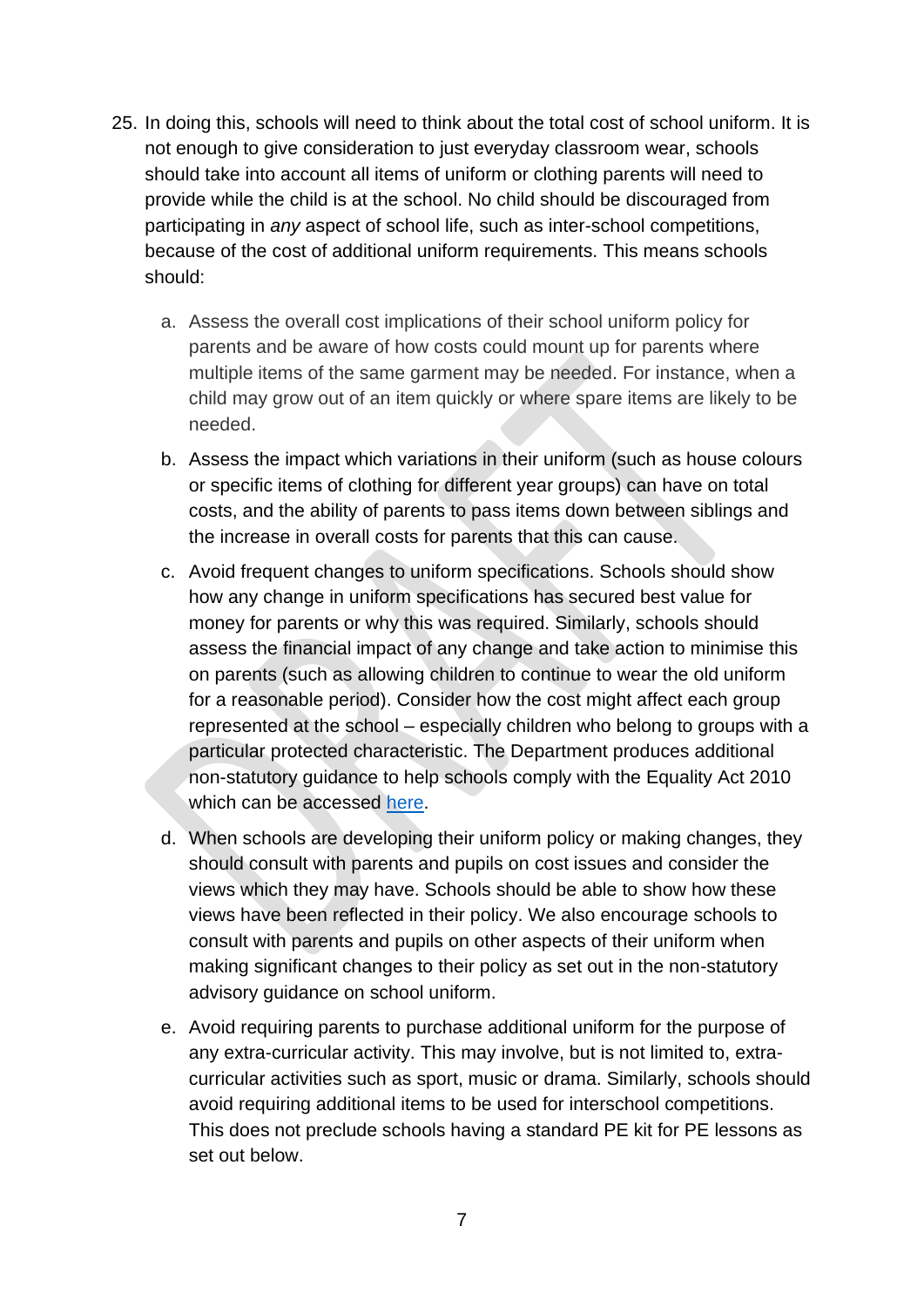- 26. Generic items which are widely available (including from low cost outlets) give parents choice and allows them to control the cost of school uniform. As such, schools should keep branded items to a minimum and limit their use to low cost or long-lasting items. Schools should carefully consider whether requiring a branded item is the most cost-effective way of achieving the desired result for their uniform. For instance, whilst it may appropriate to require a certain colour for socks, requiring them to have the school logo would be unnecessary.
- 27. The term 'branded item' is not just an item with a logo, it is used to describe an item of clothing with distinctive characteristics which makes it unique to the school or academy trust. As a rule of thumb, if an item cannot be purchased at a range of retailers, including low cost outlets, it is likely to be a branded item. Such items are often designed specifically for the school and unique in colour, design or fabric. For instance, a blazer with a school logo embroidered onto it, a sew on logo, a sweatshirt with a specific coloured trim, or trousers with a unique style or design which are therefore only available from a specific supplier would all be classed as branded items. In comparison, a navy skirt or a grey cardigan which can be bought from a variety of retailers would not be considered branded.
- 28. Where it is deemed that a branded item is required, schools should consider how they can maintain the benefits of a branded item whilst keeping costs low. This may involve using sew/iron on labels, or limiting the branded items to longer lasting items such as ties rather than items that the parent may need to purchase more frequently or in larger quantities such as branded school shirts. Schools should also consider whether changes to the specification of a branded item might reduce costs for parents.
- 29. To ensure that school uniform acts as a social leveller, optional branded items should also be kept to a minimum.
- 30. To avoid parents having to purchase multiple expensive items such as coats, bags, and trainers, which they may already have purchased for use on nonschool days, schools should avoid being overly specific about such items in their uniform policy. For instance, it may be appropriate to require a coat to be simple, sensible and without any branding but requiring a coat to have the school logo or certain school colours would be unnecessary.
- 31. When designing their school's PE kit, schools should apply the same consideration to cost as they would for the everyday items in their uniform. Schools will want to avoid being overly specific in their kit requirements for different sports and keep the number of items, particularly the number of branded items, to a minimum. For instance, it may be appropriate to have both shorts and tracksuit bottoms but specifying different branded shorts for football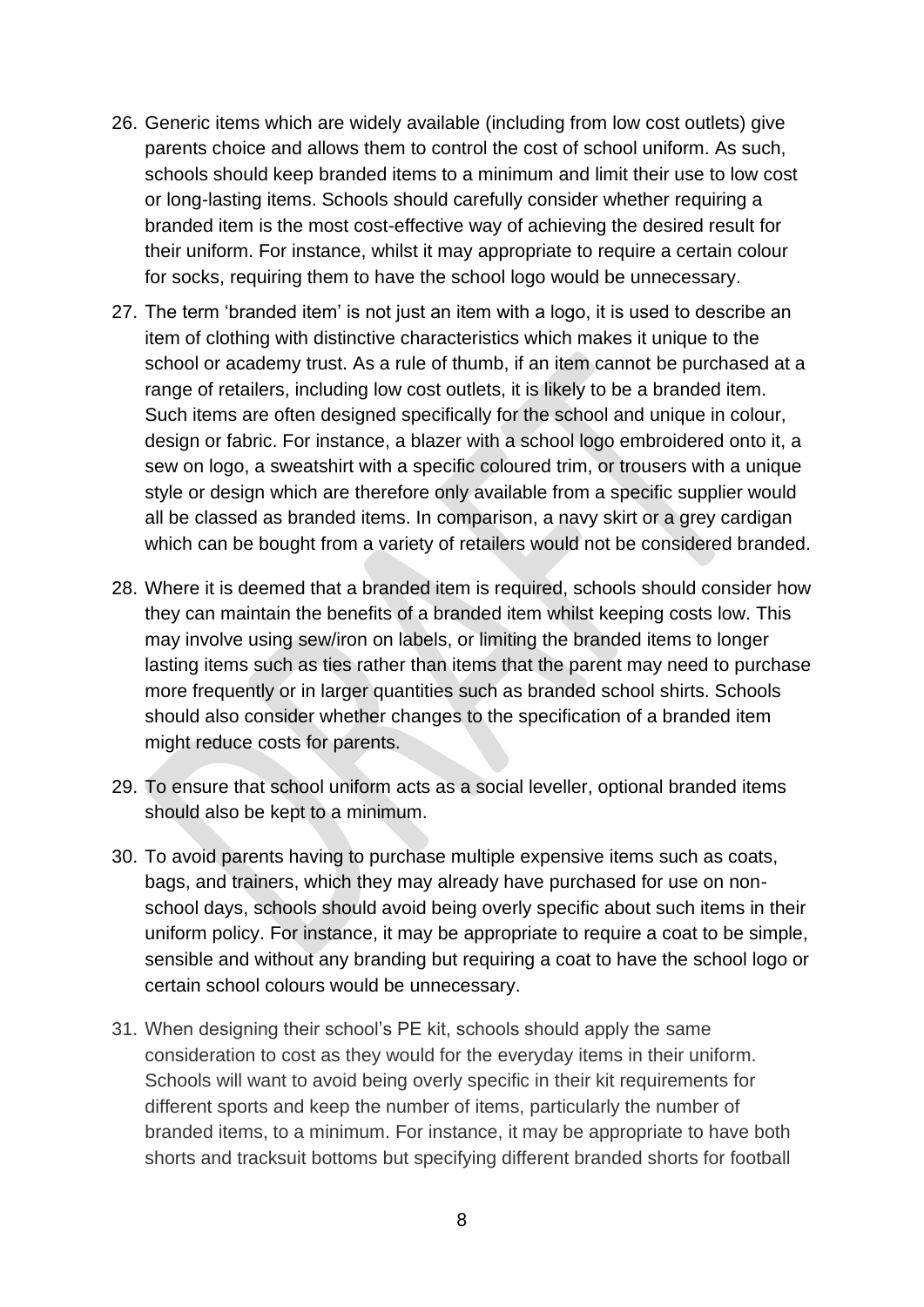and hockey would be unnecessary. No child should feel unable to participate fully in PE or represent their class or school because the PE kit is too expensive.

## <span id="page-8-0"></span>**Arrangements for the supply of uniform**

- 32. Cost and value for money for parents should be the most important consideration for governing boards when considering how school uniform should be sourced. Parents should be able to purchase generic items of uniform from a range of retailers giving them choice and value for money.
- 33. Governing boards should be able to demonstrate that they have obtained the best value for money from suppliers. Any savings negotiated with suppliers should be passed on to parents wherever possible. Schools should not enter into cash back arrangements.
- 34. Schools should ensure that suppliers continue to provide good value for money for parents throughout the duration of the contract.
- 35. Schools should tender their school uniform contracts at least every 5 years. Retendering a uniform contract should not, by itself, result in significant changes to a school's uniform policy. The Department for Education produces guidance on procurement for schools in particular, [guidance on buying for schools](https://www.gov.uk/guidance/buying-for-schools) and [guidance on buying procedures and procurement law for schools.](https://www.gov.uk/guidance/buying-procedures-and-procurement-law-for-schools) When doing so it is important to consider:
	- a. Timing schools should be mindful of suppliers' ordering timelines. Suppliers tend to order branded uniform stock by December to ensure that it is delivered by June/July in time for the back-to-school period.
	- b. Competition the value of the contract will determine the type of procurement procedure a school needs to undertake, and within that a requirement for competition in tendering exercises. The higher the value of the contract the more rigorous the tender process will need to be. For example, this might range from seeking three quotes for low value contracts to a full tendering exercise for much larger ones.
	- c. Delivery different suppliers will be able to offer different delivery methods, some of the most common include direct to school, online and retail shops. Schools should consider which method(s) their parents would prefer.
	- d. Uniform specification schools should request visualisations showing what the uniform will look like as well as fabric samples, to support their decision making when awarding contracts. The uniform should be machinewashable.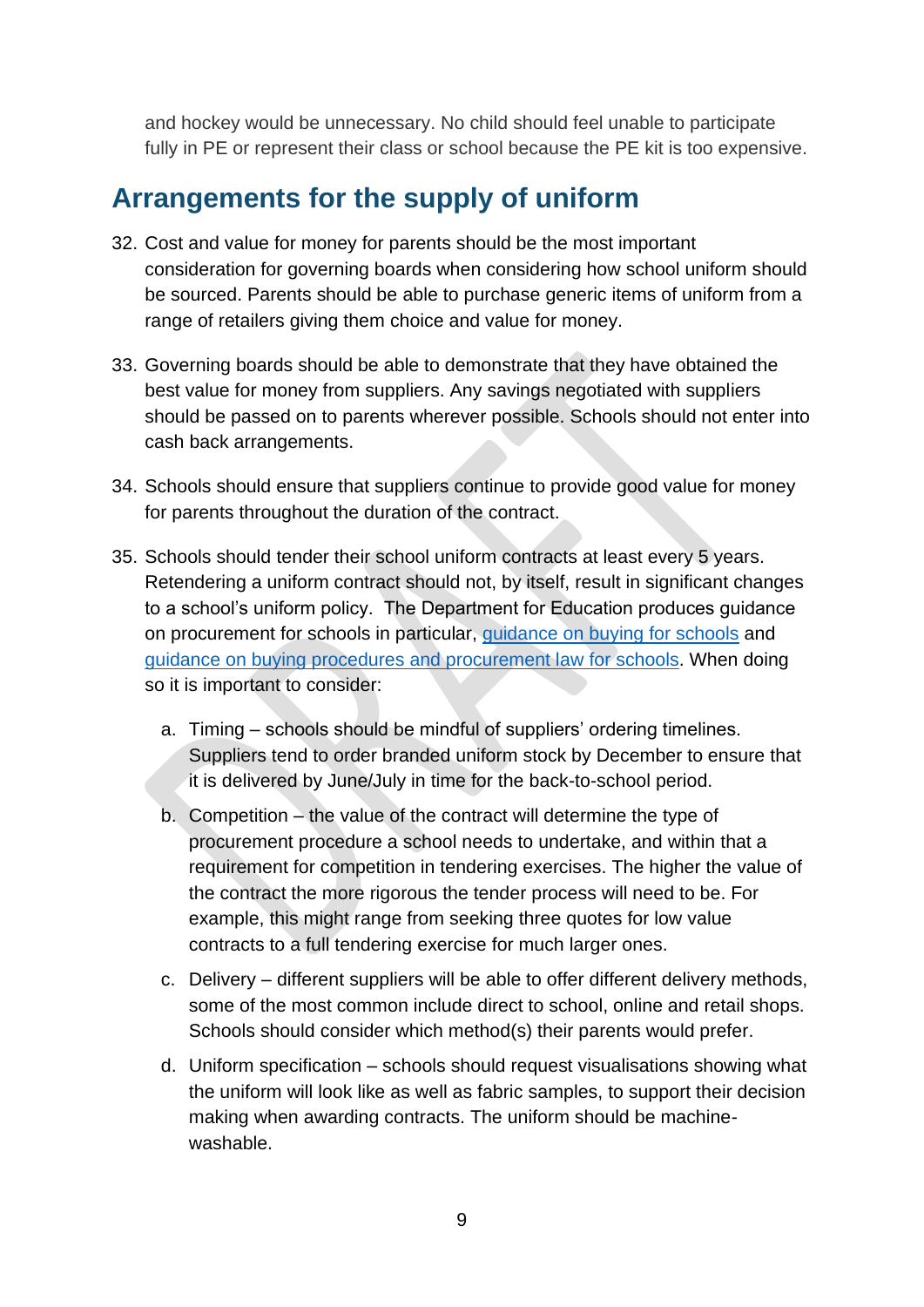- e. The views of parents and pupils schools should ensure the views which have been expressed when consulting with parents and pupils about cost issues have been taken into consideration.
- 36. Exclusive single supplier contracts should be avoided unless regular tendering competitions are run where more than one supplier can compete for the contract and where best value for parents is secured. Where a school chooses to enter into a single supplier arrangement for branded items, they should make clear which items this arrangement is for, allowing parents to purchase other items of uniform from a retailer of their choice.

# <span id="page-9-0"></span>**Provision of second-hand uniform**

- 37. The availability of second-hand uniform can benefit all parents, particularly those on low incomes. In addition, by extending the life of garments, it can improve sustainability.
- 38. Every school should ensure that arrangements are in place so that second-hand school uniform is available for parents to acquire (for example through periodic second-hand uniform sales or swap shops). It is for the governing board to decide how this will be best achieved. A school may wish to organise the provision or sale of second-hand uniform or to participate in other appropriate established local schemes (for instance a local authority uniform exchange scheme). While schools can decide the particular method they are going to use to supply second-hand uniform, all schools should ensure that information on second-hand uniform is clear for parents of current and prospective pupils and published on the school's website. This should clearly state where second-hand uniform is available to be purchased.

# <span id="page-9-1"></span>**Other support with the cost of school uniform**

39. Local authorities and academy schools might choose to provide school clothing grants to help with the cost of school clothing in cases of financial hardship.<sup>2</sup> In some cases, individual schools may run their own schemes to provide assistance, particularly for supporting new intakes of children entering the school or in the event of substantial changes to existing uniform.

## <span id="page-9-2"></span>**Providing information to parents about uniform requirements**

40. A school's uniform policy should be published on the school's website, be available for all parents, including prospective parents and be easy for parents to understand.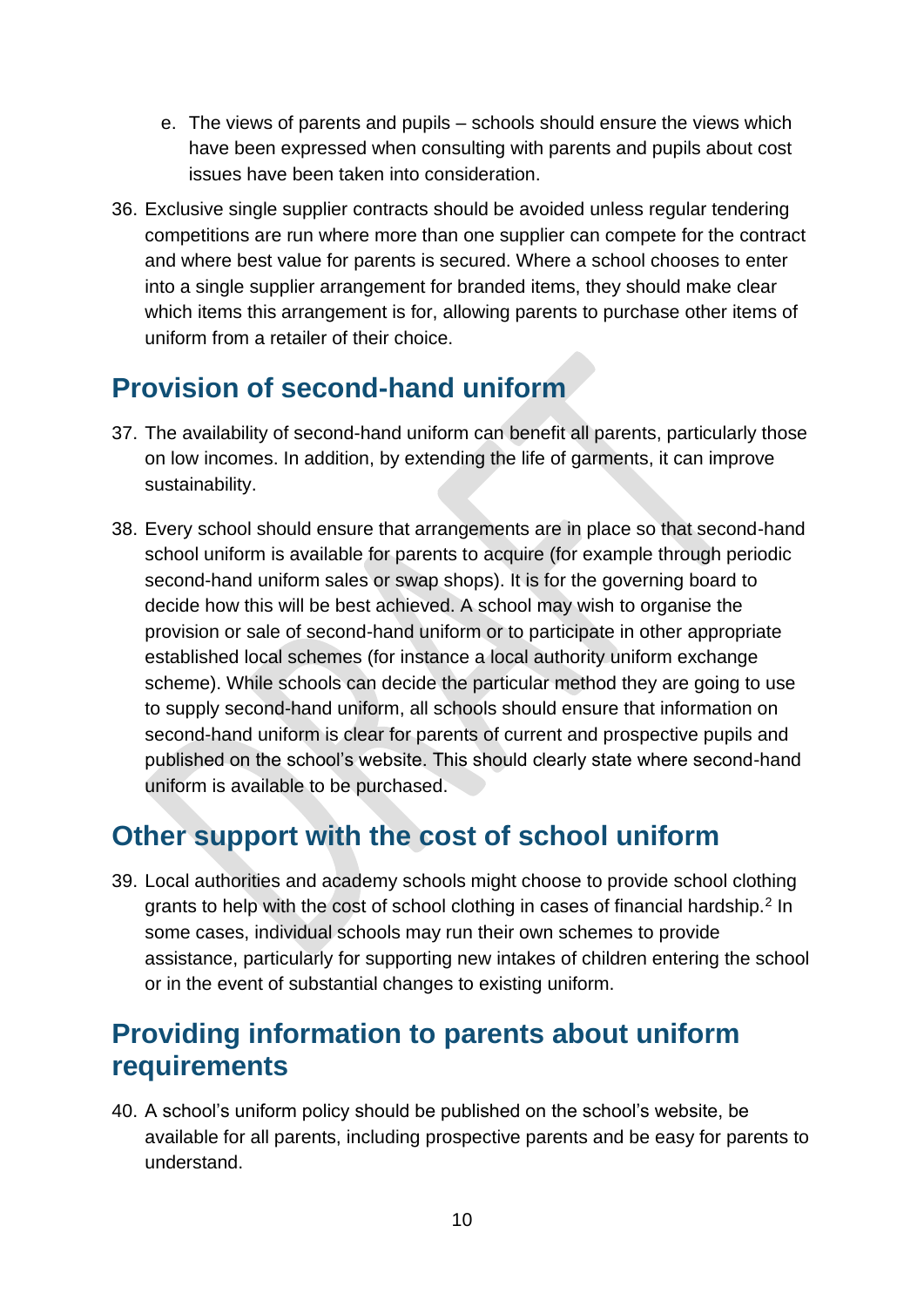- 41. The published uniform policy should clearly state whether each item is optional or required. If the item is only used in certain circumstances or at particular times of year this should be made clear. The policy should also make clear whether a generic item will be accepted or if a branded item is required.
- 42. Sufficient information should be provided so that a parent is clear whether an item can only be purchased from a specific retailer or can be purchased more widely, including from second hand retailers.

# <span id="page-10-0"></span>**Complaints**

43. Disputes about the cost of school uniforms should be resolved locally and should be pursued in accordance with the school's complaints policy. In law, governing boards must have a complaints procedure in place to deal with issues such as a complaint about school uniform. Parents should be able to lodge their complaints and/or objections easily. We do expect the governing board to consult and work closely with parents to arrive at a mutually acceptable outcome. If a school has in place a contract with a specific supplier, the governing board should ensure that the supplier has an agreed procedure to deal with parental complaints about the supply and quality of uniform.

# <span id="page-10-1"></span>**Pupil non-compliance**

44. Information on managing cases of pupil non-compliance is set out in the Department's non-statutory school uniform guidance. In cases where it is suspected that financial hardship has resulted in a child not complying with a school's published uniform policy, we would expect schools to take a mindful and considerate approach to resolving the situation.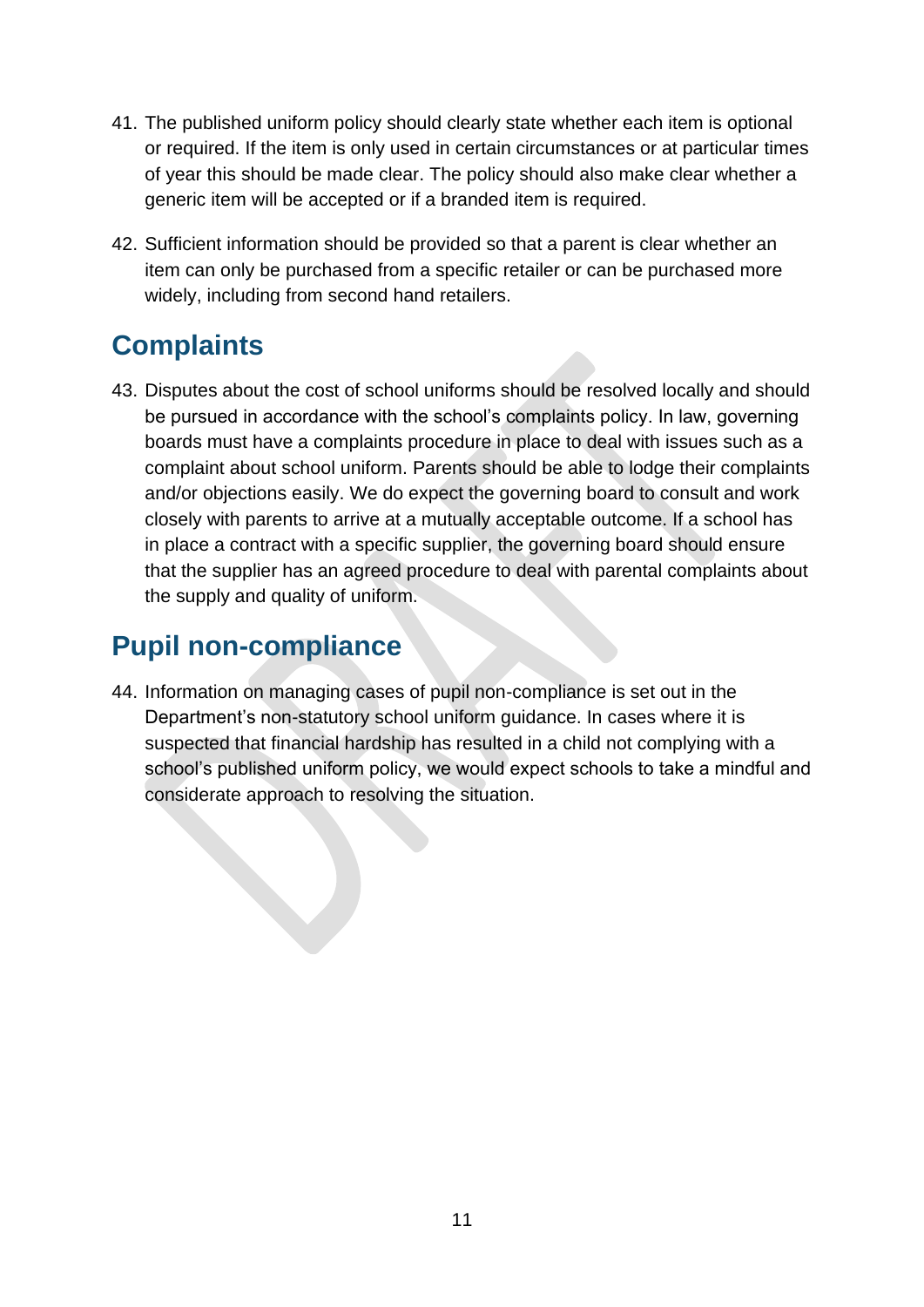# <span id="page-11-0"></span>**Further information**

## <span id="page-11-1"></span>**Relevant legislation**

- Education (Guidance about Costs of School Uniforms) Act 202X [link]
- School Information (England) Regulations 2008 <https://www.legislation.gov.uk/uksi/2008/3093/made>
- School Admissions Code [https://www.gov.uk/government/publications/school](https://www.gov.uk/government/publications/school-admissions-code--2)[admissions-code--2](https://www.gov.uk/government/publications/school-admissions-code--2)
- Equality Act 2010<https://www.legislation.gov.uk/ukpga/2010/15/contents>
- Education Act 1996 (Sections 449-462 set out the law on charging for school activities)<https://www.legislation.gov.uk/ukpga/1996/56/contents>

### <span id="page-11-2"></span>**Other relevant departmental advice and statutory guidance**

- School Uniform quidance (non-statutory) <https://www.gov.uk/government/publications/school-uniform>
- Equality Act 2010: Advice for schools [https://www.gov.uk/government/publications/equality-act-2010-advice-for](https://www.gov.uk/government/publications/equality-act-2010-advice-for-schools)[schools](https://www.gov.uk/government/publications/equality-act-2010-advice-for-schools)

#### <span id="page-11-3"></span>**Other departmental resources**

- Guidance on buying for schools [https://www.gov.uk/guidance/buying-for](https://www.gov.uk/guidance/buying-for-schools)[schools](https://www.gov.uk/guidance/buying-for-schools)
- Guidance on buying procedures and procurement law for schools [https://www.gov.uk/guidance/buying-procedures-and-procurement-law-for](https://www.gov.uk/guidance/buying-procedures-and-procurement-law-for-schools)[schools](https://www.gov.uk/guidance/buying-procedures-and-procurement-law-for-schools)
- Charging for school activities: advice <https://www.gov.uk/government/publications/charging-for-school-activities>